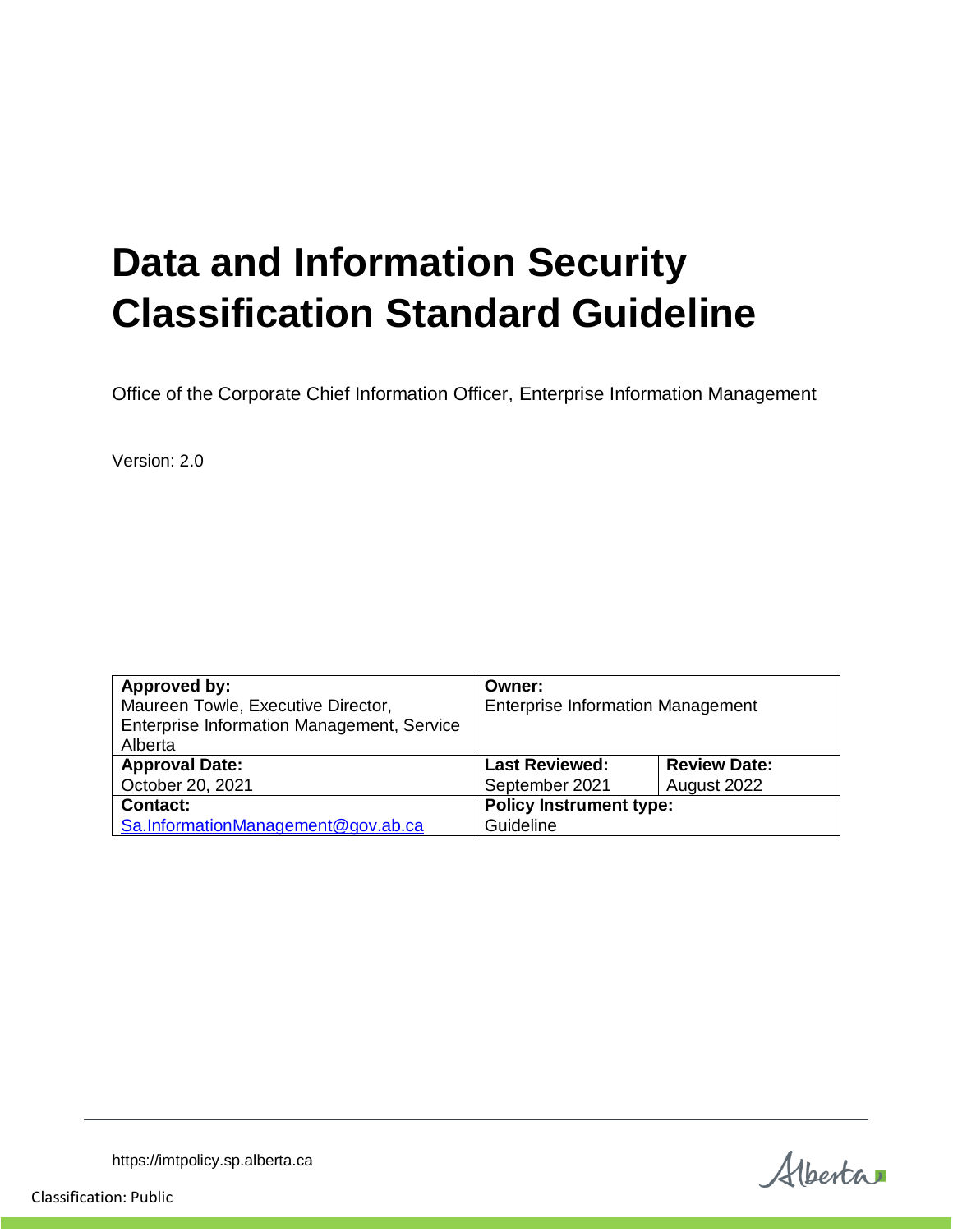# **Contents**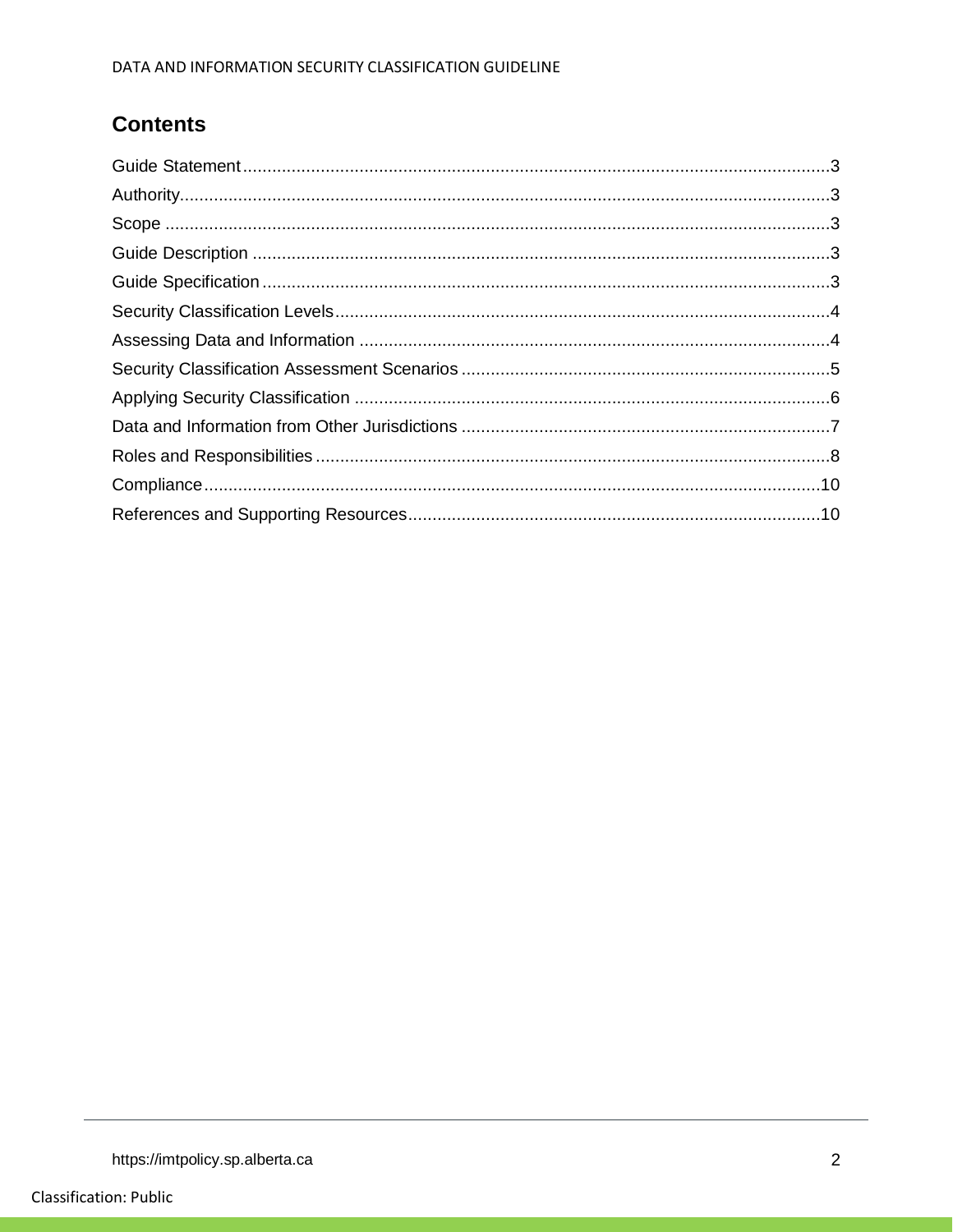## <span id="page-2-0"></span>**Guideline Statement**

This guide outlines the standardized approach for the application of security classification to data and information in the custody and/or under the control of the Government of Alberta (GoA). The approach detailed in this guide supports implementation of the [Data and Information](https://imtpolicy.sp.alberta.ca/standards/Pages/Data-and-Information-Security-Classification.aspx)  [Security Classification Standard](https://imtpolicy.sp.alberta.ca/standards/Pages/Data-and-Information-Security-Classification.aspx) and aligns with the data and information security classification levels established by the Government of Canada.

# <span id="page-2-1"></span>**Authority**

The Data and Information Security Classification Standard (A000025) and supporting guide are issued under the authority of the [Records Management Regulation:](http://www.qp.alberta.ca/documents/Regs/2001_224.pdf)

4(2) For the purpose of providing the details for the operation of the records management program, the Minister may establish, maintain and promote policies, standards and procedures for the creation, handling, control, organization, retention, maintenance, security, preservation, disposition, alienation and destruction of records in the custody or under the control of departments and for their transfer to the Provincial Archives of Alberta.

# <span id="page-2-2"></span>**Scope**

This guide is recommended for all departments defined under section 14 of Schedule 11 of the *Government Organization Act* and agencies, boards and commissions as defined in schedule 1 of the Freedom of Information and Protection of Privacy Regulation.

Agencies, boards and commissions that are not contained within schedule 1 of the Freedom of Information and Protection of Privacy Regulation are encouraged to align with this guide.

# <span id="page-2-3"></span>**Guideline Description**

Security classification supports decision making regarding how data and information should be managed (e.g., storage, access permissions, etc.). In accordance with the Data and Information Security Classification Standard and the Metadata – [Core Content Standard,](https://imtpolicy.sp.alberta.ca/standards/Pages/Metadata-Core-Content.aspx) data and information security classification is mandatory and must be applied to all data and information in the custody and/or under the control of the GoA.

# <span id="page-2-4"></span>**Guideline Specification**

Security classification is determined by examining both the content of the data and information and the context in which the data and information exists. The application of security classification to data and information is a process that requires a thorough assessment of the potential for injury to individuals, governments and/or private sector institutions in the event the integrity, availability, sensitivity and/or value of the data and information is compromised.

Because the selection and application of security classification is informed by context, security classification is not static; a change in the appropriate security classification could be triggered by a reassessment of data and information (either due to prescribed review periods or as data and information moves through the [information management lifecycle\)](https://www.alberta.ca/assets/documents/im-information-lifecycle.pdf). Ultimately, business areas will need to establish internal processes and guidelines to enable the consistent implementation and review of security classifications.

Regardless of security classification level, data and information that are, or are reasonably anticipated to be, subject to litigation holds and/or access requests made under the *Freedom of* 

https://imtpolicy.sp.alberta.ca 3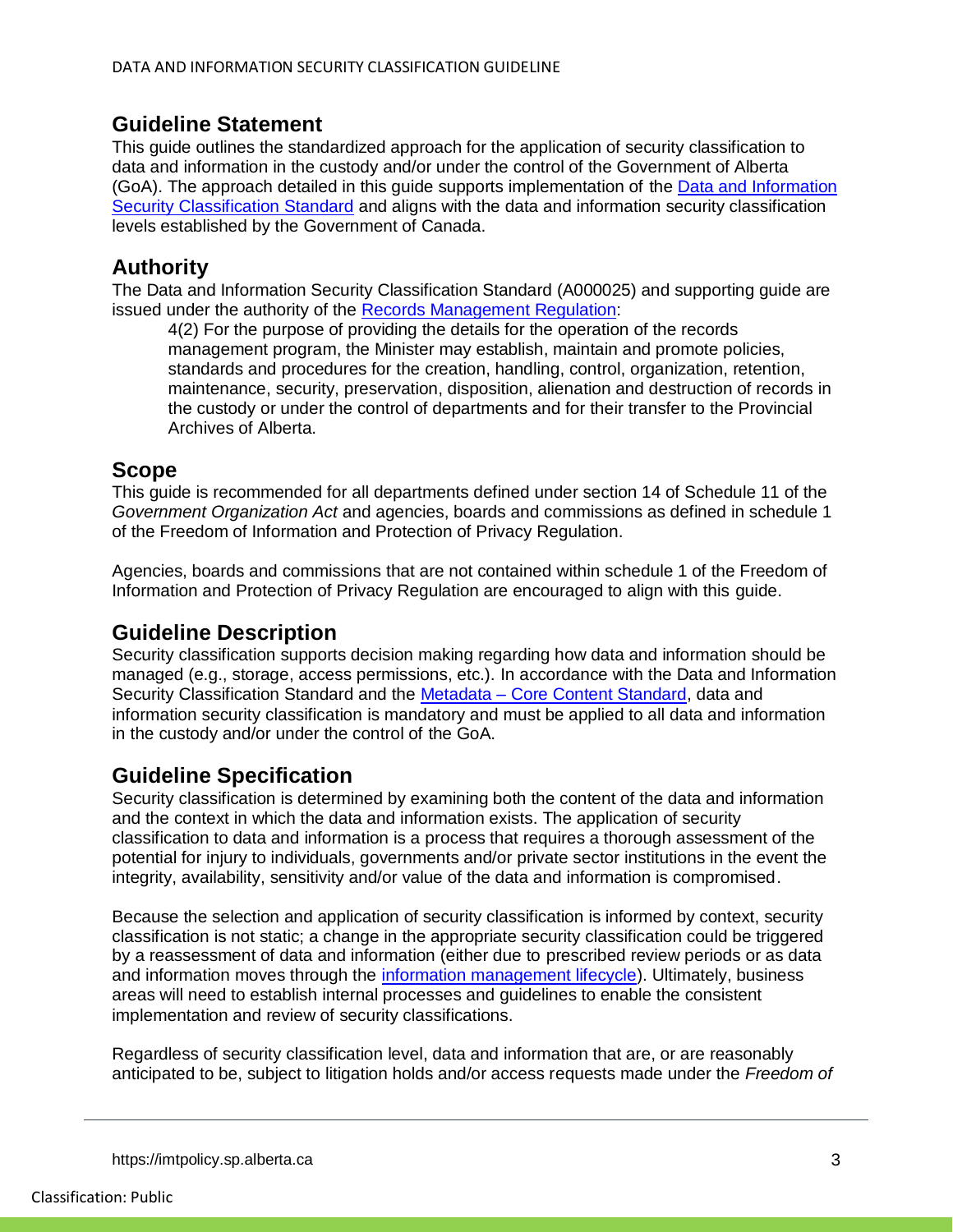*Information and Protection of Privacy Act* must be provided to the relevant litigation hold contact or department Freedom of Information and Protection of Privacy (FOIP) Office for evaluation.

| Level              | <b>Description</b>                                                                                                                                |
|--------------------|---------------------------------------------------------------------------------------------------------------------------------------------------|
| <b>PUBLIC</b>      | Applies to data and information that, if compromised, will not result in<br>injury to individuals, governments or to private sector institutions. |
| <b>PROTECTED A</b> | Applies to data and information that, if compromised, could cause injury<br>to an individual, organization or government.                         |
| <b>PROTECTED B</b> | Applies to data and information that, if compromised, could cause<br>serious injury to an individual, organization or government.                 |
| <b>PROTECTED C</b> | Applies to data and information that, if compromised, could cause<br>extremely grave injury to an individual, organization or government.         |

## <span id="page-3-0"></span>**Security Classification Levels**

**NOTE:** Classifying data or information as **Public** does not require that it be made available to the public. Business areas determine if data and information will be published after considering the impact and value of publication.

Data or information that have already been classified using levels from the now-superseded Information Security Classification Standard may need to be updated; however, the security classification selected under the superseded standard may no longer accurately reflect the context in which the data or information exists.

The following chart offers a basic comparison of the levels in the superseded standard and the levels in the current standard, but business areas must assess all data and information to ensure that the appropriate current security classifications are applied:

| <b>SUPERSEDED</b>   | <b>CURRENT</b>     |
|---------------------|--------------------|
| <b>UNRESTRICTED</b> | <b>PUBLIC</b>      |
| <b>PROTECTED</b>    | <b>PROTECTED A</b> |
| <b>CONFIDENTIAL</b> | <b>PROTECTED B</b> |
| <b>RESTRICTED</b>   | PROTECTED C        |

# <span id="page-3-1"></span>**Assessing Data and Information**

It is the responsibility of business areas to develop a consistent internal process to assess and implement security classification. The visual below outlines key steps that must be included in the process.

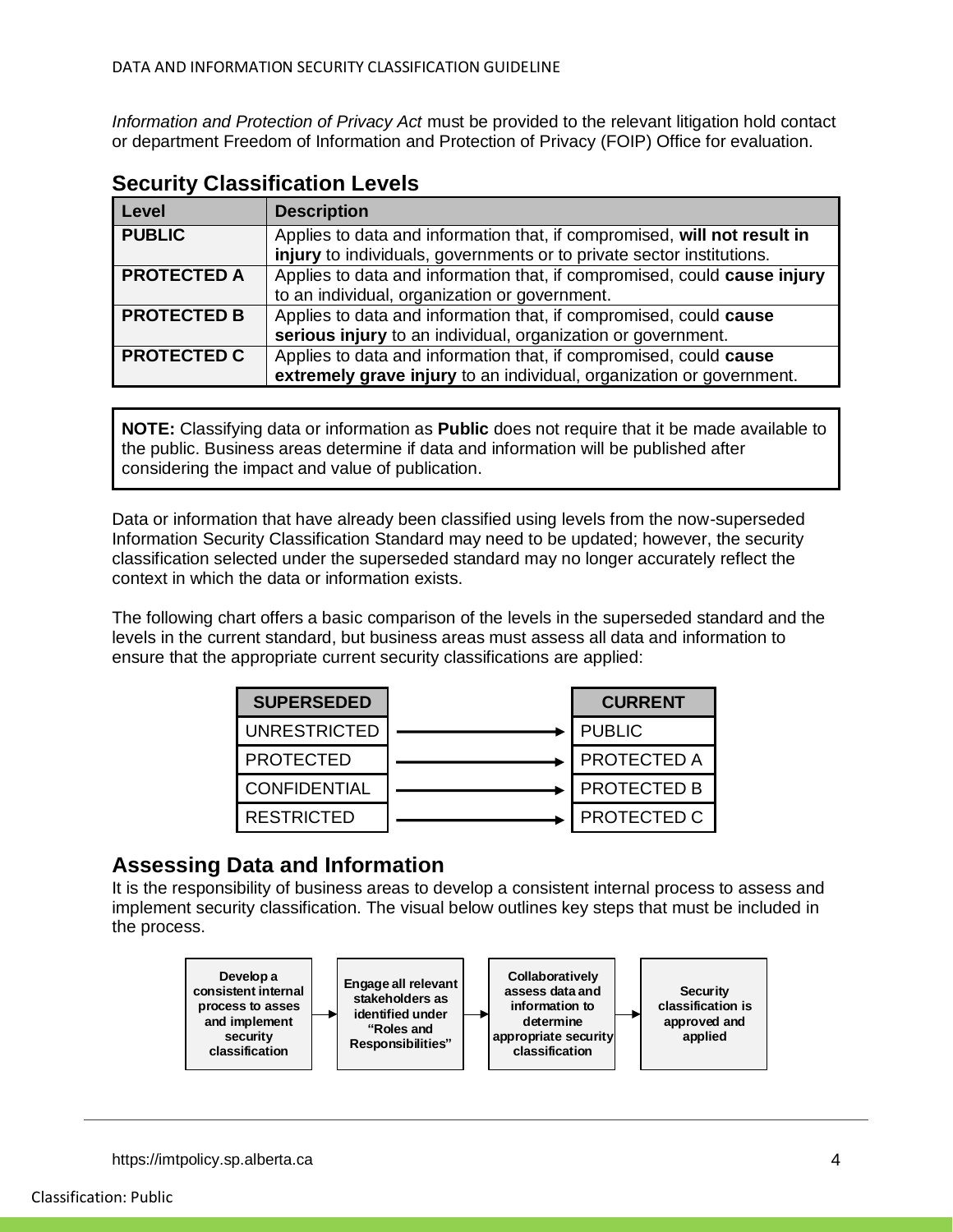Determining security classification requires an assessment of the potential risks for individuals, governments and/or private sector institutions in the event the integrity, availability, sensitivity or value of the data or information is compromised; the more severe the risk (or the more severe the consequences of a risk), the stronger the classification. This assessment of potential risks must consider:

- $\bullet$  the context in which data and information exists, including (but not limited to):
	- o regulatory requirements;
	- $\circ$  the information management lifecycle stage of the data and information; and
	- o factors external to government (e.g., elections, fiscal cycle, public emergencies, etc.).
- the likelihood that potential injuries may occur; and
- all potential injuries that could result from data and information being compromised.

Potential injuries can include (but are not limited to):

- loss of privacy;
- breach of confidentiality;
- loss of business continuity/interruption of GoA services;
- loss of data and information integrity;
- loss of information value:
- financial impacts;
- personal injury;
- loss of life;
- harm to business relationships; and
- damage to GoA reputation.

As data or information moves through the information management lifecycle, or as the context in which it exists changes, the applied security classification may need to be re-assessed. For example, due to sensitive financial and political implications, draft versions of the provincial budget typically have a higher security classification (e.g., **Protected B** or **Protected C**); however, the finalized provincial budget that is made available to Albertans has the security classification **Public**.

Assessing data and information for the purposes of security classification involves extensive collaboration between multiple stakeholders, each of whom contributes important knowledge about the context in which data and information exists.

## <span id="page-4-0"></span>**Security Classification Assessment Scenarios**

**NOTE:** The scenarios below are only intended to outline the dynamic nature of security classification; as such, **these scenarios are not prescriptive** and do not elaborate on particulars (i.e., the complete context in which the data and information exists) or the manner in which security classification is applied (i.e., to a system and application, record, or specific field).

#### **Scenario 1 – Request for Proposal**

An initial Request for Proposal (RFP) may be classified as **Public**. As information is appended to an RFP, the applied classification may change to **Protected A**, **Protected B**, or **Protected C**:

 The addition of blueprints/schematics (e.g., assembly diagrams for equipment) and/or third-party financial information could result in a **Protected A** classification.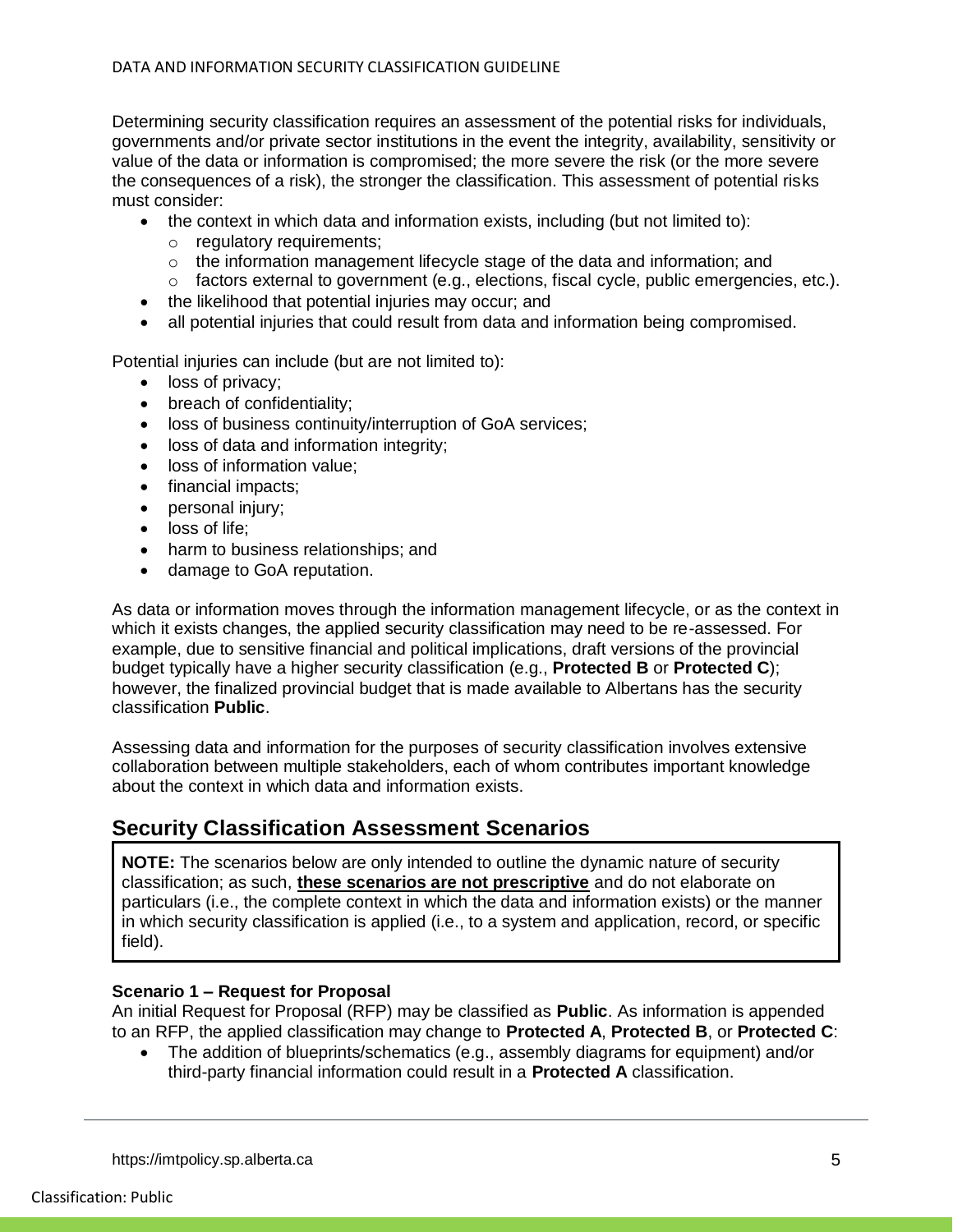- The addition of unpublished, proprietary, or personally identifying information could result in a **Protected B** classification.
- The potential financial and/or reputational harm that could result from accidental disclosure of evaluation scoring notes means that their addition to an RFP could also result in a classification of **Protected B**.
- The addition of information that could undermine the security of the GoA (e.g., IT information regarding security systems), information that could influence political events, or sensitive/high-ranking opinions that could have grave reputational repercussions for the GoA could result in a **Protected C** classification.

Barring the inclusion of any information that would result in an elevated classification, fulfilled/completed RFPs may be classified as **Public**.

### **Scenario 2 – Policy Development**

As a policy moves through development, from initial conceptualization to final published form, the applied security classification will change:

- An initial draft of a policy could be **Protected A**, **Protected B** or **Protected C**, depending on the context of the policy or its intended use.
- Stakeholder consultations for a draft policy may be **Public** (if there is a public consultation), **Protected A** (if there is an internal government consultation), or **Protected B** (if there is a confidential consultation with external stakeholders).
- Analysis of potential policy options based on stakeholder consultation may be **Protected A** or **Protected B**, and Cabinet deliberations may be **Protected B** or **Protected C**.
- Published policy and accompanying guidance will have the security classification of **Public**, but policy interpretations may have the security classification of **Protected A** or **Protected B**.

# <span id="page-5-0"></span>**Applying Security Classification**

Consultation and collaboration with relevant stakeholders will result in the selection of an appropriate security classification. After the security classification has been decided, it may be applied to:

- the system and/or application in which the data or information is maintained:
- an individual record; or
- a field within a system and/or application.

**NOTE:** At a minimum, security classification must be applied to a system and/or application.

## **Systems and Applications**

Systems and applications are electronic platforms that perform various functions, such as enhancing productivity, maintaining records, and providing collaborative working environments. Examples may include (but are not limited to):

- collaborative electronic environments (e.g., OneDrive, Teams, SharePoint);
- grant and/or case management systems;
- records management systems (e.g., OpenText); and
- geographic information systems.

Barring exceptions, the security classification applied to a system or application is determined by the most sensitive data or information within the system or application (e.g., if a system

https://imtpolicy.sp.alberta.ca 6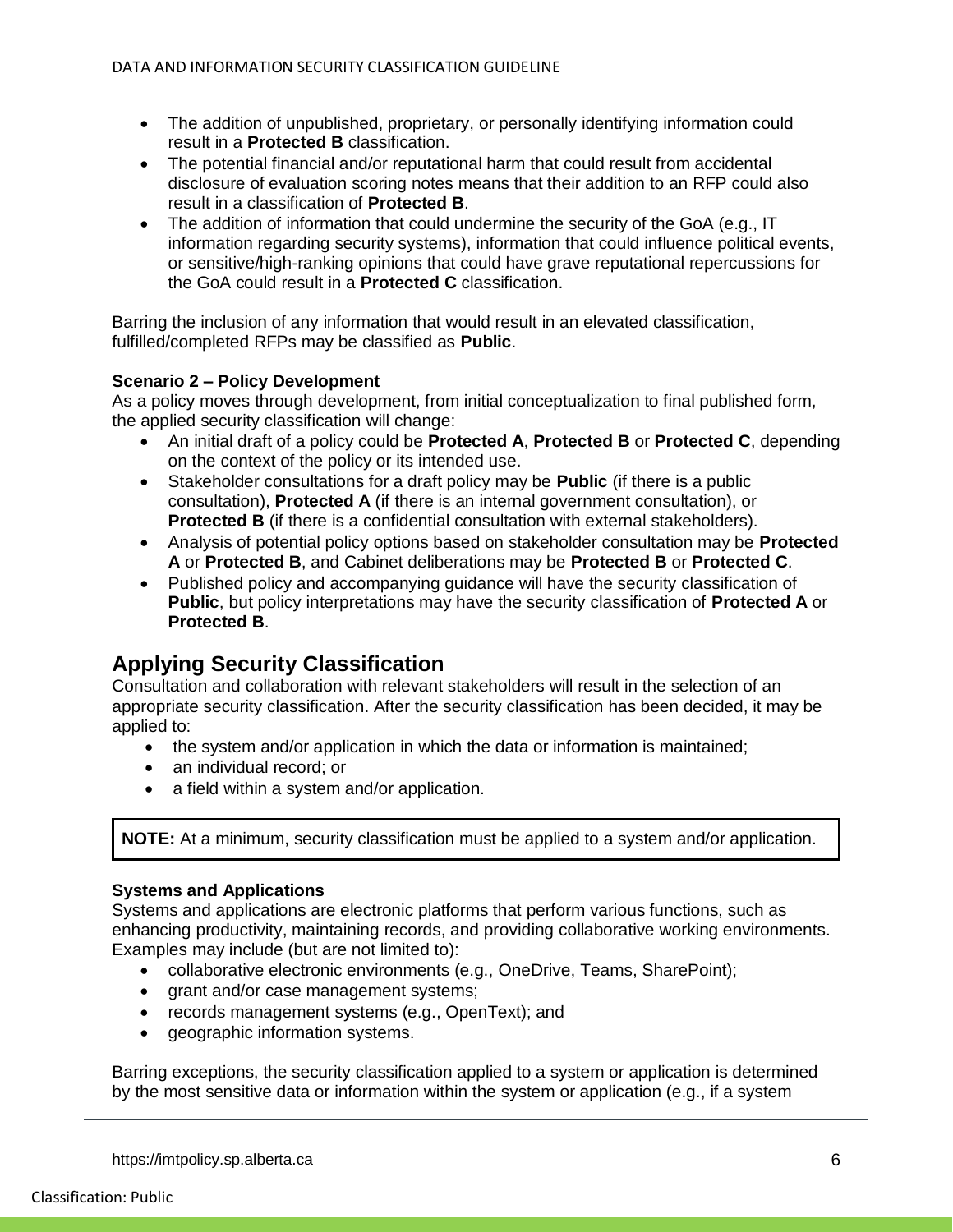maintains both **Protected B** and **Protected C** data and information, the system is classified as **Protected C**). Consequently, applying security classification to a system or application means that all data and information maintained by the system are subject to controls established for that security classification (e.g., a record classified as **Public** maintained in a system classified as **Protected B** would be subject to **Protected B** controls).

Although the security classification of a system or application is determined by the most sensitive data and information within it, there may be exceptions. Exceptions may include scenarios where data and information of a higher security classification are maintained in a system or application with a lower security classification (e.g., data and information classified as **Protected B** is maintained in a system or application classified as **Protected A**); such exceptions would require:

- additional controls that can safeguard data and information against unauthorized access and/or potential risks (e.g., preventing users outside of a department from accessing a SharePoint site);
- a comprehensive analysis that identifies the potential risks; and
- documentation that clearly demonstrates that any potential risks have been explicitly acknowledged by the appropriate stakeholders.

#### **Record**

Classifying at the record level can be beneficial when a system or application contains many different types of records with different security classifications, ranging from **Public** to **Protected C**. For example, instead of applying a **Protected C** classification to a system or application, which would subject all data and information maintained in the system or application to **Protected C** controls, classifying at the record level will enable a system or application to fulfill multiple security and access requirements.

#### **Field**

Within certain types of systems and applications, security classification may be applied to fields (such as specific Excel columns or certain metadata fields in a database). There may be a need to classify at this level if certain fields require a higher security classification. For example, a Human Resources spreadsheet may have the security classification of **Protected A**, but feature a column that contains **Protected C** information.

Applying security classification at a field level enables additional security and access controls to be applied as required without restricting access to data and information with a lower security classification.

## <span id="page-6-0"></span>**Data and Information from Other Jurisdictions**

Data and information that have been received from another jurisdiction must:

- maintain the classification level applied by the originating jurisdiction; and
- be handled according to the rules and procedures established by the originating jurisdiction.

<span id="page-6-1"></span>If the data or information received from another jurisdiction lacks security classification, the data and information may be subject to the GoA security classification standard—meaning it must be properly assessed and classified in collaboration with the originating jurisdiction.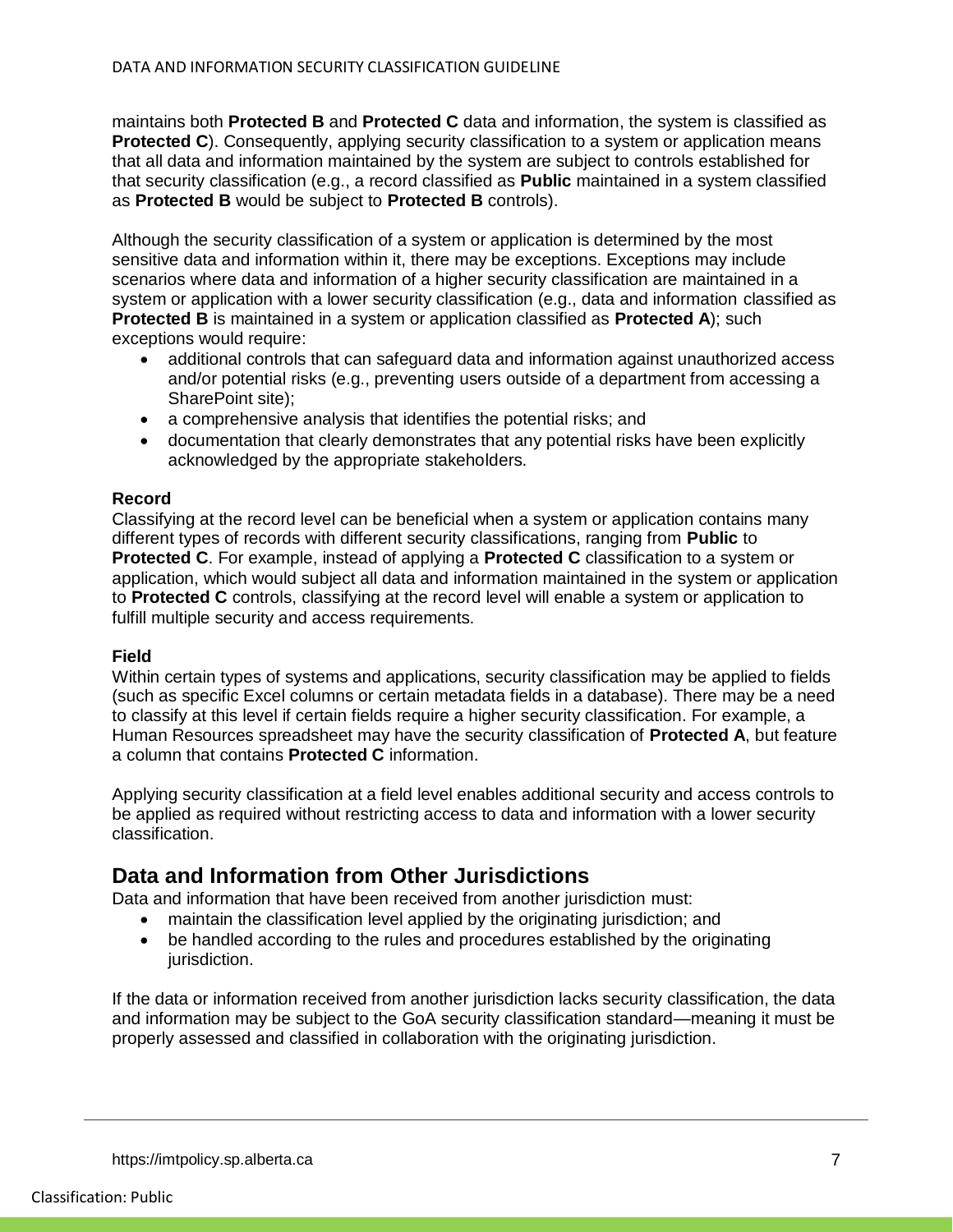## **Roles and Responsibilities**

Determining the security classification for data and information is a collaborative process that involves multiple stakeholders. While the selection of a security classification is ultimately the responsibility of the information controller, determining the appropriate security classification should involve consultation with the following stakeholders:

- information controllers
- information custodians
- Corporate Information Security Office (CISO)
- Sector Information Security Officers (SISOs)
- Information Management (IM) and Information Technology (IT) Professionals
- FOIP coordinators
- GoA employees

**Information controllers** (often the head of a program or branch) have the responsibility and decision making authority for data and/or information throughout its lifecycle, including creating, classifying, restricting, regulating and administering its use or disclosure. Information controllers are responsible for:

- determining security classification after appropriate collaboration and/or consultation;
- **EXECTE:** ensuring adherence to the Information Security Management Directives:
- providing advice on legislative and policy requirements for data and information security; and
- ensuring that data and information and systems/applications are entrusted to appropriate information custodians.

**Information custodians** maintain or administer data and information on behalf of the information controller. Custody of data and information may be temporary or permanent, depending on the data and information and the applicable information management lifecycle stage. Information custodians are responsible for:

- implementing the data and information security requirements determined by the information controller (e.g., developing processes/procedures for the application of security classification);
- ensuring that data and information are accessible, managed, maintained and preserved;
- providing and managing security for both a system/application and the data and information maintained therein;
- assisting in the design, implementation, maintenance and operation of the security infrastructure protecting both the system/application and the data and information maintained therein; and
- implementing and administering appropriate security measures to sustain a level of data and information security consistent with:
	- o GoA requirements; and
	- o the direction set by information controllers and CISO.

**NOTE:** Depending on the situation, the role of information controller and information custodian may be occupied by the same person/business area/department/etc.

#### **Cybersecurity Services** is responsible for:

 providing guidance and assistance on the implementation of the Data and Information Security Classification Standard;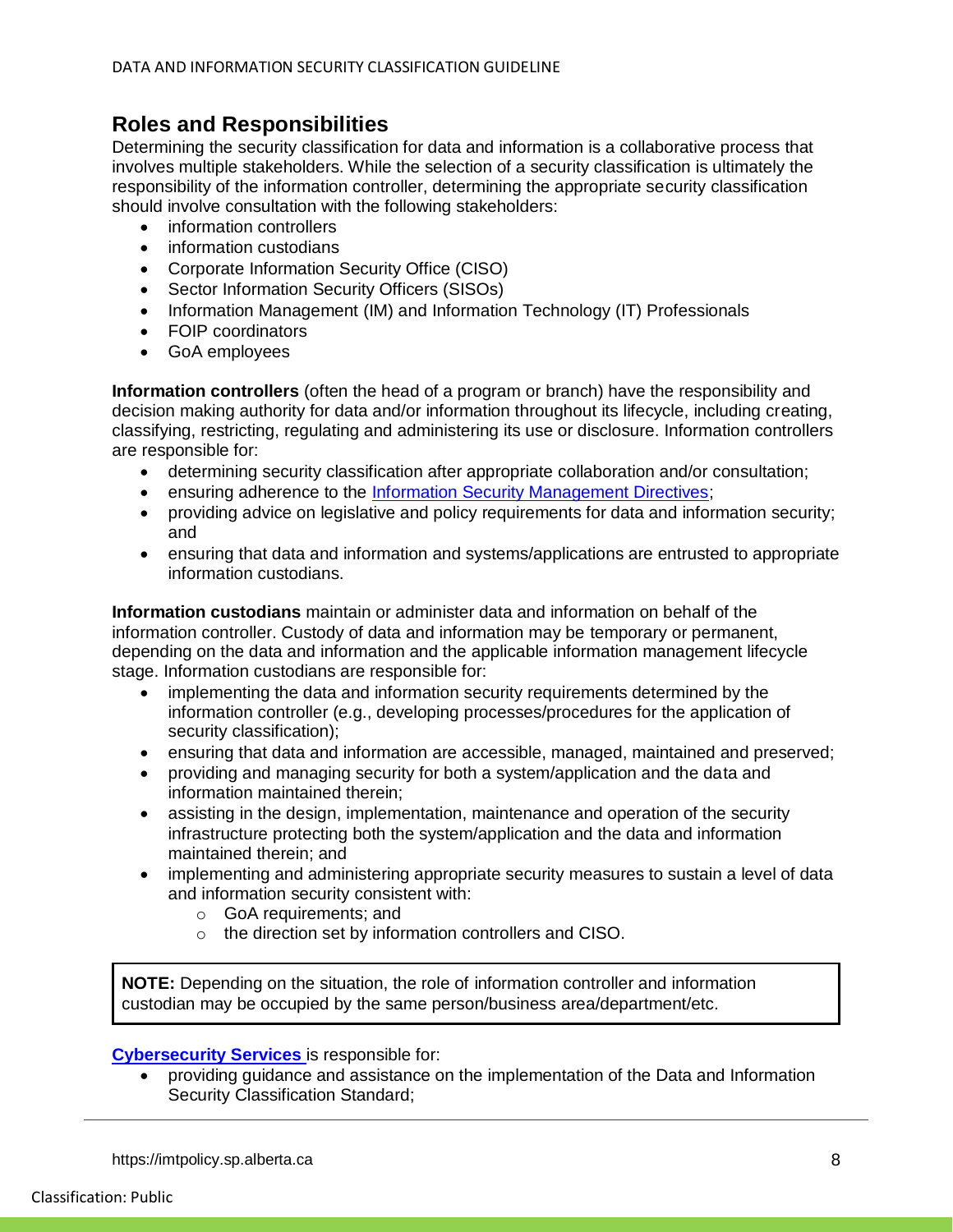- reviewing the security design of all information technology systems;
- working collaboratively with SISOs to regularly audit information technology systems for compliance with GoA data and information security policy instruments, applicable legislation and business requirements; and
- reporting information technology system audit findings to departments and executive management.

#### **[Sector Information Security Officers \(SISOs\)](http://www.servicelink.gov.ab.ca/security/MinistryInformationSecurityOfficers.cfm)** are responsible for:

- being the single point of contact for data and information security issues in their sector;
- coordinating assessments to verify that the sector is in compliance with data and information security management policy instruments;
- developing sector benchmarks, guidelines or processes that support enterprise data and information security policy instruments;
- contributing to the development and adoption of enterprise standards for data and information security;
- developing and delivering a data and information security awareness and training program directed at sector personnel that is based on complementary enterprise programs;
- providing security advice and expertise to sector business units; and
- communicating security challenges and issues with relevant sector executives and managers.

**[Information Management Professionals](https://www.alberta.ca/assets/documents/IM-SRO-List.pdf)** and Information Technology Professionals in each department are responsible for:

- implementing developed sector benchmarks, guidelines or processes for the security and management of data and information;
- identifying opportunities to leverage relevant sector and enterprise security classification training and awareness programs;
- liaising with SISOs and business areas to facilitate application of security classification;
- actively working with business areas to identify gaps in security classification; and
- identifying methods and means for applying security classification (e.g., headers/footers on documents).

#### **[FOIP Coordinators](https://www.servicealberta.ca/foip/find-a-foip-office.cfm)** are responsible for:

 providing subject matter expertise related to how privacy and access obligations may impact or intersect with the identification and application of security classification.

#### **GoA staff** are responsible for:

- understanding their data and information security obligations, which may include (but are not limited to):
	- $\circ$  applying security classification at the direction of the information controller and/or information custodian; and
	- $\circ$  taking reasonable steps to [safeguard data, information and systems/applications,](https://open.alberta.ca/publications/safeguarding-government-information) such as:
		- applying labels to data and information;
		- ensuring that data and information are uploaded to secure digital repositories;
		- securing workstations when not in use; and
		- securing physical data and information in locked cabinets and/or drawers.